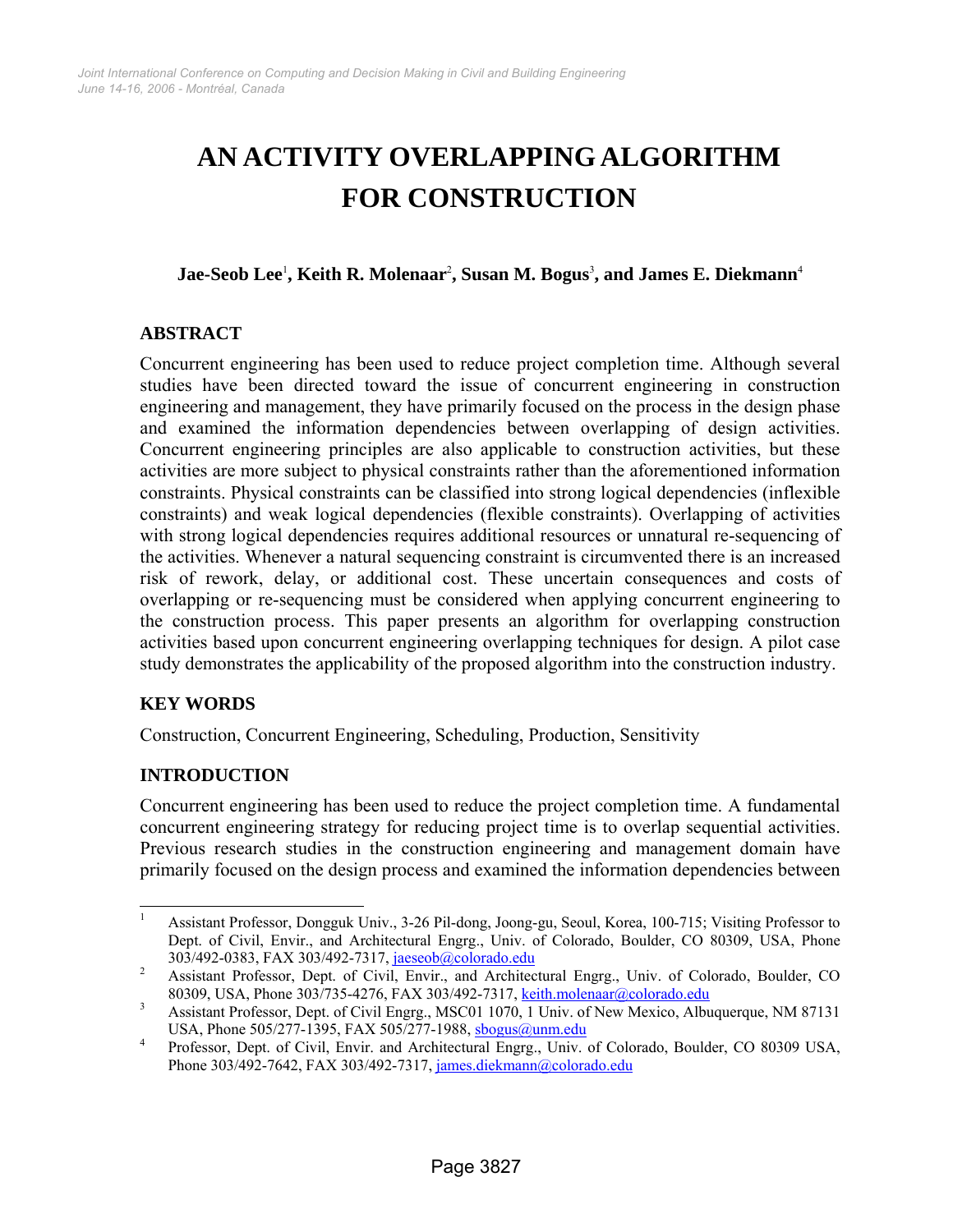overlapping activities (Bogus et al. 2005). This study proposes the application of emerging concurrent engineering theories and techniques to the construction phase in order to develop a framework for overlapping physical construction activities to reduce project time.

# **ACTIVITY OVERLAPPING**

## **CONCURRENT ENGINEERING**

Concurrent engineering is a production management philosophy that has received much attention in manufacturing, and to a lesser extent construction, over the past several decades. Concurrent engineering has been proven to shorten product development times and improve quality, especially in the automotive industry (Clark and Fujimoto 1991; Sobek et al. 1999). In order to achieve the desired goals, concurrent engineering advocates concurrent, parallel processes instead of sequential product and process design (Prasad 1996).

Concurrent engineering classifies the overlapping framework in terms of upstream task *evolution* and downstream task *sensitivity*. By defining the characteristics of upstream and downstream activities, it is possible to formulate an overlapping strategy to perform activities in parallel (Bogus et al. 2005; Krishnan 1996; Krishnan et al. 1995, 1997; Pena-Mara and Li 2001).

## **DEFINITION AND CHARACTERIZATION OF ACTIVITY DEPENDENCY**

An initial task of this study was to define evolution and sensitivity within the construction industry, given the accepted definition in the manufacturing industry, and then to use these definitions to characterize construction activities. The concepts of evolution and sensitivity as characteristics of product development activities were defined in work by Krishnan et al. (1995, 1997) and Krishnan (1996). The concept of *sensitivity* expresses the consequence of changing upstream information after a downstream activity has already begun. The *degree of evolution* is defined as the measure of how close the upstream information is to the final value (Fig. 1).



Figure 1: Concept of Evolution and Sensitivity

Activity sensitivity is a measure of the rework required in the activity due to changes in upstream activities (Bogus 2004; Bogus et al. 2005). Defining activities simply by their sensitivity characteristics – degree of sensitivity from high to low – is helpful when choosing activities to overlap. If an activity has low sensitivity, it will not be subject to large amounts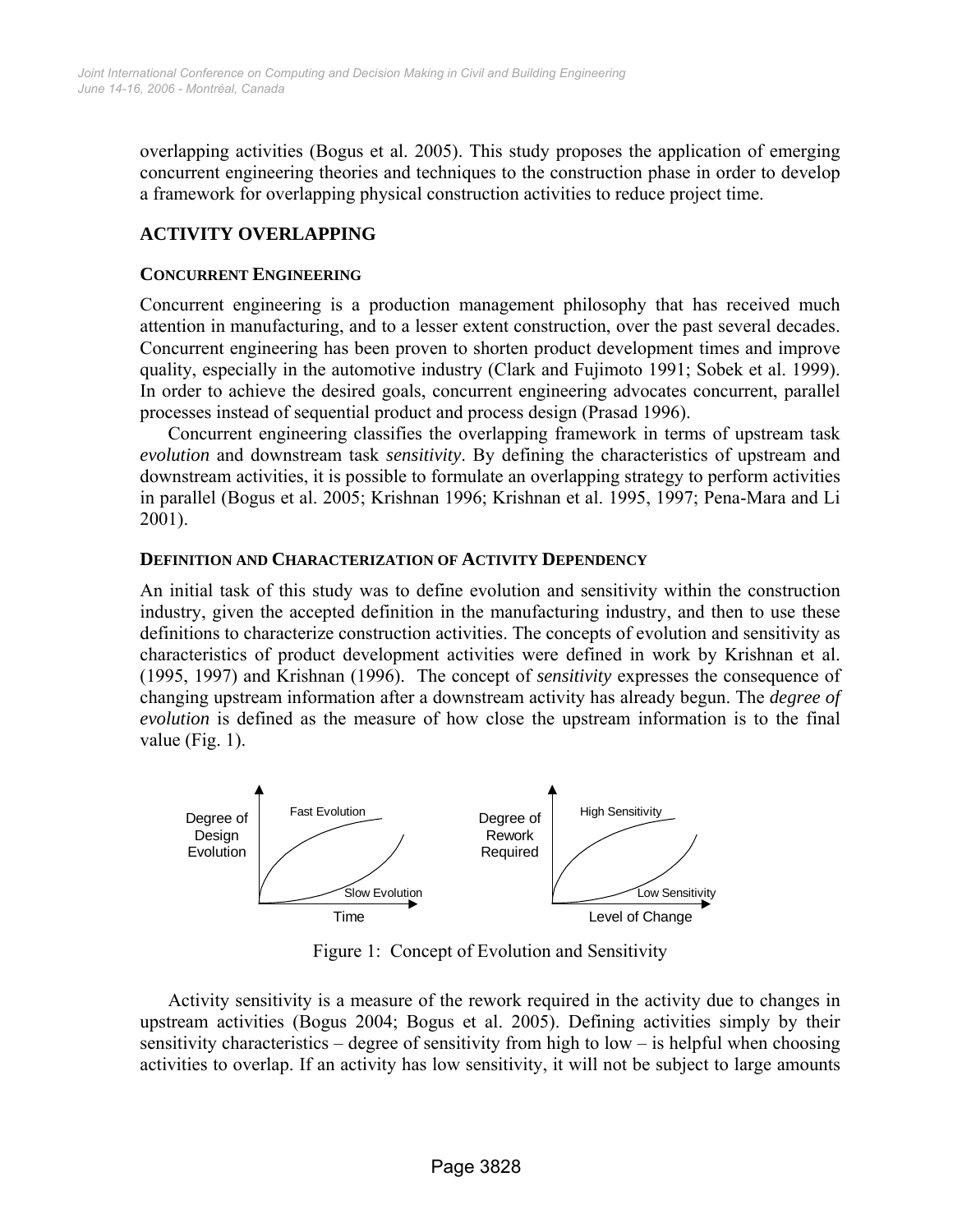of rework as a result of erroneous upstream work. Conversely, a highly sensitive activity will be subject to extensive rework if changes are made to an upstream task. In either case, a reliable fast upstream production will lead to less rework.

Evolution concepts are also applicable to construction activities, but these activities are more subject to physical constraints rather than information constraints. *Production rate* instead of evolution, therefore, can be used to define physical progress for the dependency between construction activities (Pena-Mora and Li 2001). Evolution, therefore, can be equated with production in case of physical construction.

For construction activities, the production rate characteristics can be used to understand the consequences of activity overlapping. If the production rate of an upstream activity decreases over time and the productivity of a downstream activity would increase over time, they form the ideal combination for overlapping. In simple terms, the progress of work in a construction task can evolve quickly or slowly. In Figure 2, the rate of production is represented by the length of time to complete 25%, 50%, 75%, and 100% of the task. For a task with a high production rate, the required time to generate 25%, 50%, and 75% of the work is significantly less than that for a comparable task with a slow production rate (Pena-Mora and Li 2001).



Figure 2: Illustration of Production Rates [Pena-Mora and Li (2001)]

However, the effectiveness of overlapping is not determined by the production rate alone. Downstream task sensitivity is also an important activity characteristic that governs the success of overlapping. The production rate and sensitivity functions suggested here accommodate this notion.

Figure 3 shows four probability functions that reflect different types of dependencies between two activities. Krishnan et al. (1997) suggest that dependency between activities is determined by what they call evolution and sensitivity. Thus, each of the four functions in Figure 3 represents extreme sensitivity-production combinations, where *yi* indicates overlap duration and *Pi*(*yi*) indicates expected time increase due to overlapping. This information is helpful in determining which activities can be most effectively overlapped considering expected gains and risks.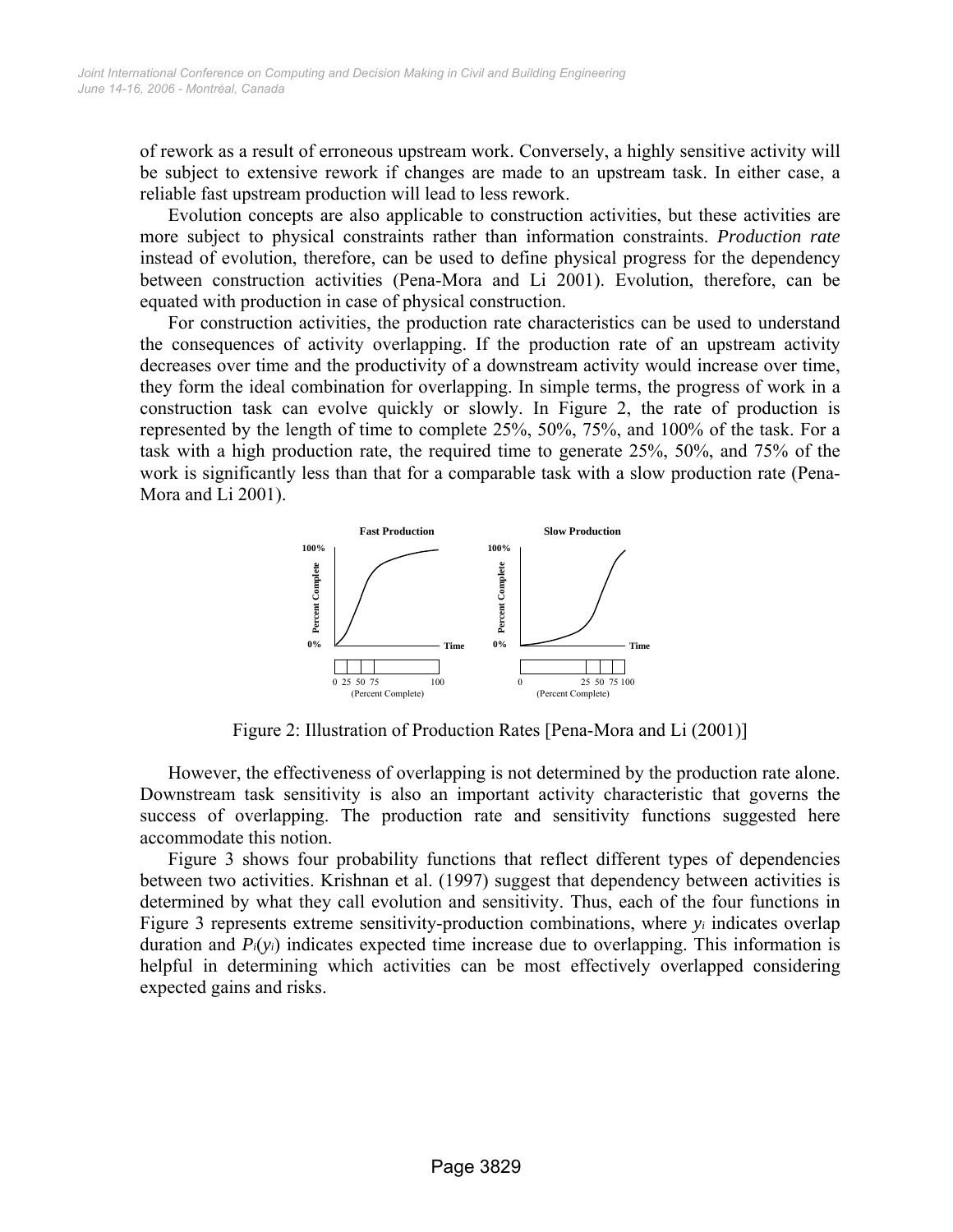

Figure 3: Different Types of Probability Functions [Adapted from Roemer et al. (2000)]

#### **CHARACTERISTICS OF AN ACTIVITY AND ACTIVITY PAIR**

Whenever a sequencing constraint is circumvented there is an increased risk of rework, delay, or additional cost. This means that additional consequences and costs of overlapping or re-sequencing are to be considered. Activity and activity pair characteristics can provide meaningful insights into these potential consequences. Two concepts, therefore, should be considered in overlapping or re-sequencing to minimize the total duration of activities. One is the degree of overlapping (or re-sequencing) and the other is the degree of rework required due to overlapping.

It is necessary, therefore, to define characteristics of each activity and activity pair to determine the degree of overlapping. The concept of production rate for upstream activities and sensitivity for downstream activities or activity pairs is used to define characteristics of each activity and activity pair in this research. The sensitivity of a downstream activity or activity pair, defined as the degree of rework required due to overlapping of activities, is assumed to be a function of the degree of overlapping and to the production rate. Optimization, therefore, can be considered to satisfy both conditions to maximize the degree of overlapping and minimize the sensitivity in order to minimize the total duration of activities (Function (1), (2), and Figure 4). These production rate and sensitivity characteristics of a task suggest appropriate strategies for achieving overlap in construction.

If define 
$$
l_{AB} \equiv D_O - D_{RB} (l_{AB}
$$
: Time savings due to overlapping)  
Max {  $l_{AB} \equiv D_O - D_{RB}$  }, where in condition of  $D_{RB} = f(D_O)$  (2)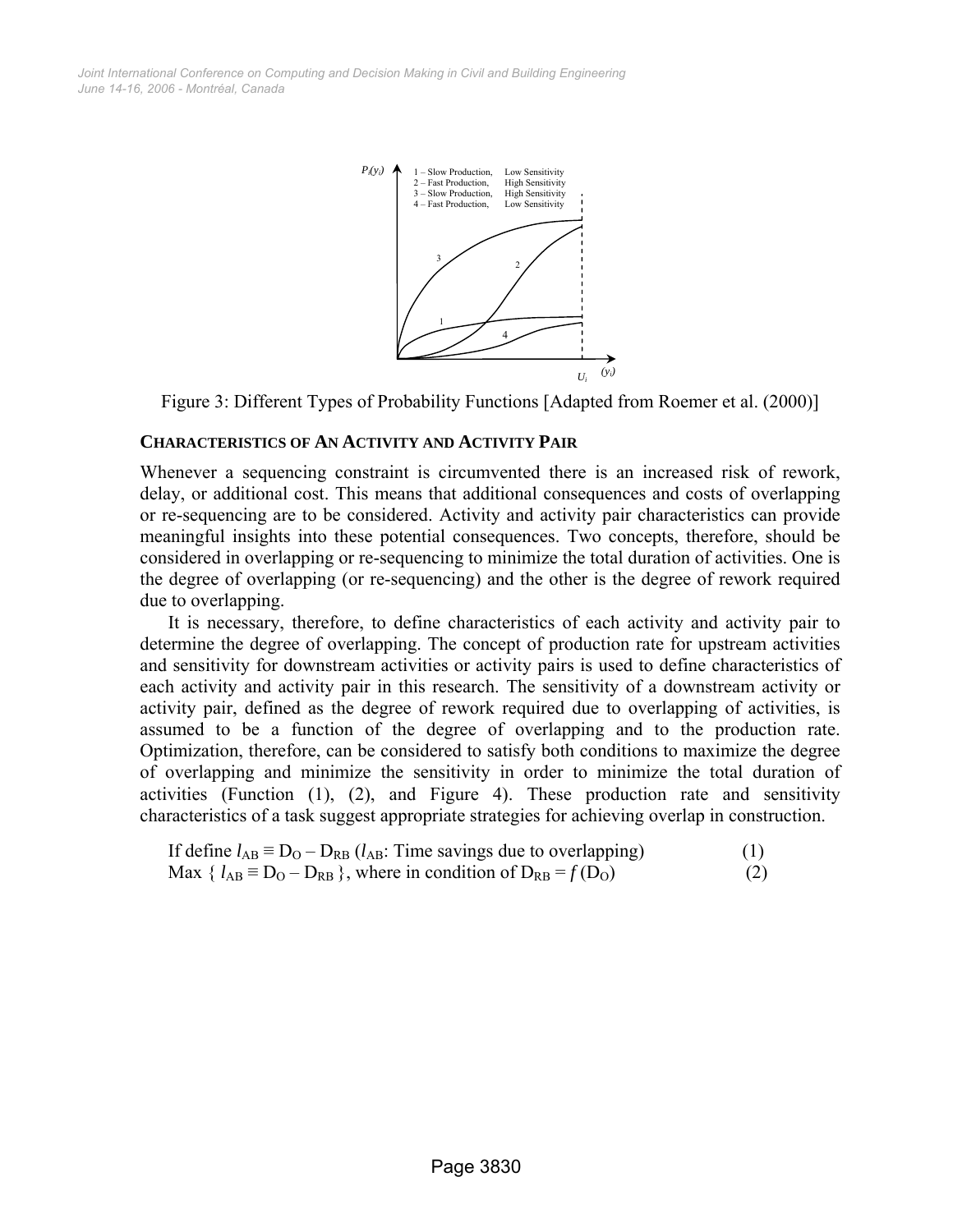

D<sub>B</sub>: Duration of downstream activity B D<sub>RB</sub>: Expected time increase due to overlapping

D<sub>O</sub>: Overlap duration between activity A and activity B

 $D_T$ : Total duration required to complete activity A and activity B

Figure 4: Characteristics of Activity Pair [Adapted from Roemer et al. (2000)]

# **OVERLAPPING ALGORITHM FOR CONSTRUCTION**

#### **PROBABILITY FUNCTIONS OF REWORK**

Critical for the application of this methodology are appropriate estimates of the probability of rework function. Roemer et al. (2000) applied this concept of sensitivity to the design of a rocket. In this case, sensitivity was measured through discussions with project engineers who jointly estimated the probability of rework for rocket development. In that case, obtaining the probability function relied heavily on data from similar projects in the past. Similarly, probability functions of rework, which is sensitivity, can be obtained from construction professionals.

The downstream task sensitivity in this research can be measured by taking the difference in percent progress (i.e., expected time increase) divided by the overlap duration after a change is introduced in the activity due to an upstream change [Function (3)].

Sensitivity (%) = [Expected time increase ( $D_{RB}$ ) / Overlap duration ( $D_o$ )] × 100 (3)

## **TIME-COST TRADEOFF**

Given the upstream task production rate and downstream task sensitivity, it is possible to provide a framework by which activities with certain characteristics can be overlapped to minimize rework considering the time-cost tradeoff. The estimates of the cost functions also can be obtained from construction professionals. Figure 5 shows the process to select a point of cost and duration tradeoffs for overlapping.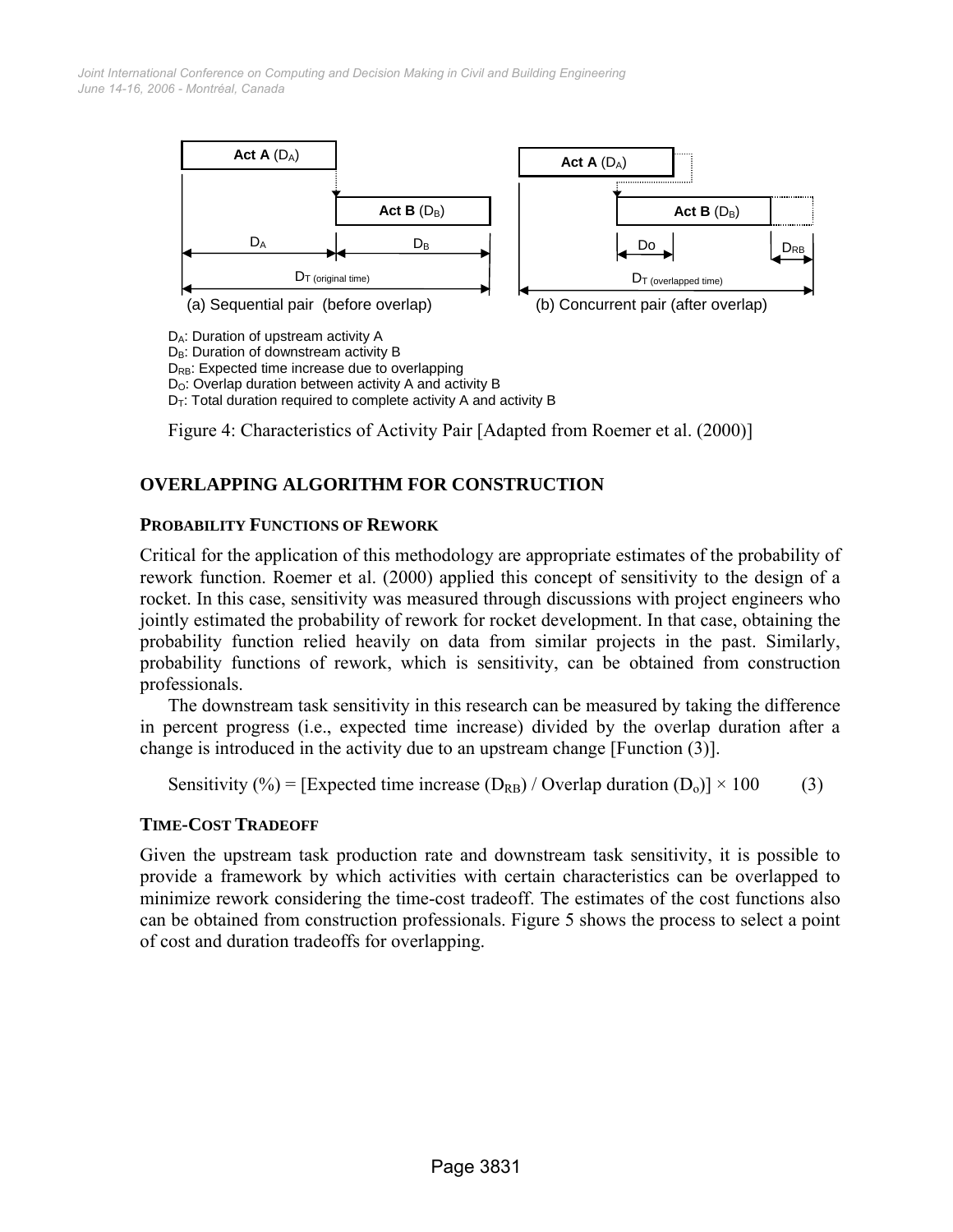

Figure 5: Algorithm for Overlapping Activities

The algorithm shown in Figure 5 begins by defining activity and activity pair characteristics. Activities pairs with flexible constraints and low sensitivity in the downstream activities will be most available for overlapping. Ideally, these pairs will also have fast production in the upstream activity and slow production in the downstream activity. The amount of overlapping will be determined by a cost-time tradeoff that maximizes overlapping while minimizing cost and the potential for rework. The following case study provides one example of how to approach this cost-time tradeoff.

# **CASE STUDY**

## **CASE EXAMPLE**

A pilot case study has been conducted on the construction of a bridge. The bridge consists of two concrete abutments, which are built in sequence due to a limited amount of resources, a steel structure between the abutments and a concrete deck on top of the abutments. Table 1 lists the activities for the bridge that are on the critical path along with their respective durations. Only those activities that were on the critical path were considered for overlapping in this simple example.

As described in the algorithm in Figure 5, the first step is to define the activity characteristics. Table 1 classifies the type of constraint as defined by the logical dependency with the preceding activity. Table 2 classifies the production rate and sensitivity of each activity. Activities in the upper right quadrant (low sensitivity and fast production) will be the best choice for overlapping. While these classifications are not yet formalized in this research study, they are provided to demonstrae the usefulness of the algorithm.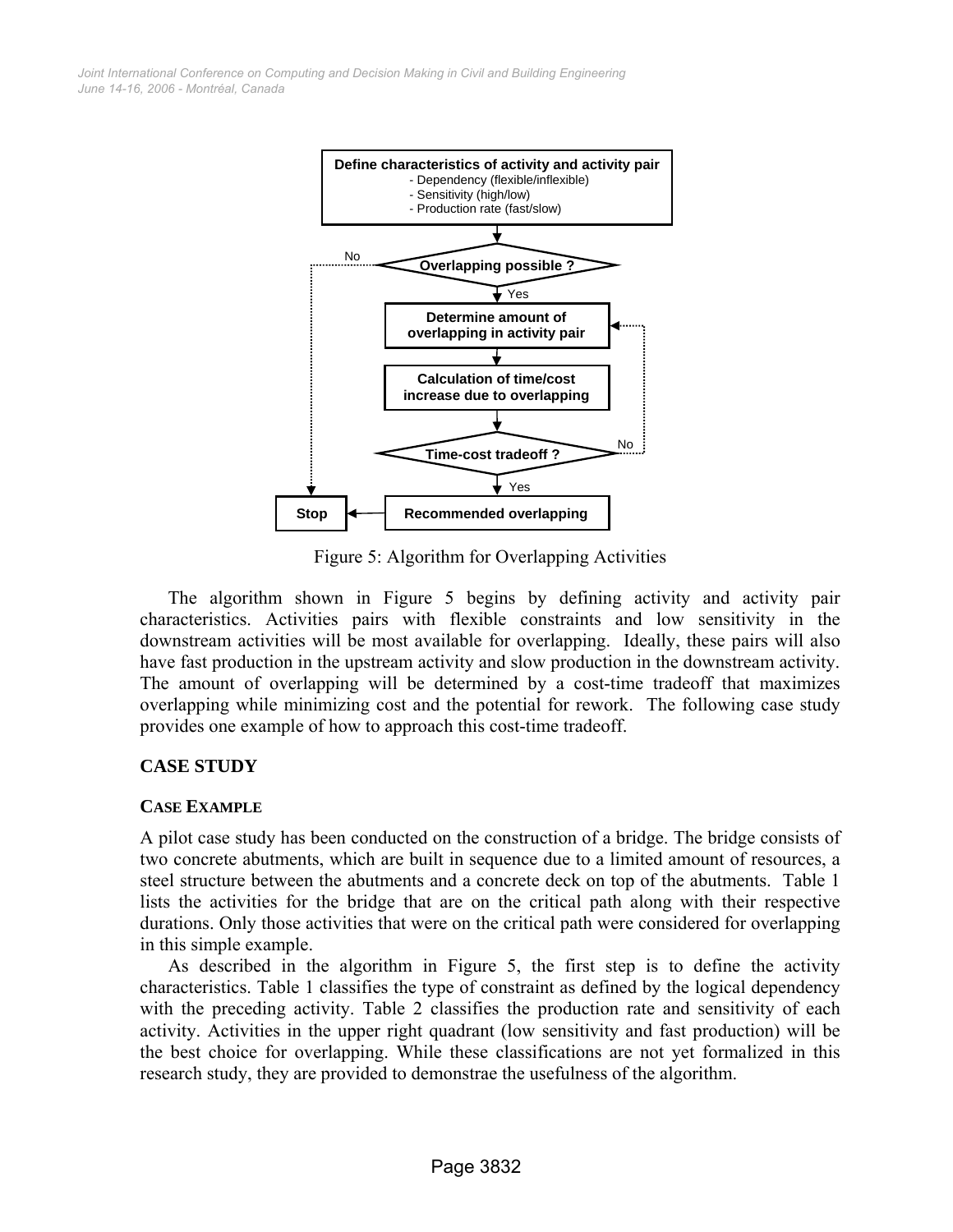|  |  |  |  | Table 1: List of Activities |
|--|--|--|--|-----------------------------|
|--|--|--|--|-----------------------------|

| <b>Activity</b>                                                 | Dur.(days)     | Constraint<br>(Activity Pair) |
|-----------------------------------------------------------------|----------------|-------------------------------|
| 1. Prepare $\&$ approve shop drawings of abutment $\&$ deck bar | 10             | N/A                           |
| 2. Fabricate & deliver abutment & deck bar                      | 15             | Flexible                      |
| 3. Abutment $#1$ Forms & rebar                                  | 4              | Flexible                      |
| 4. Pour                                                         | 2              | Inflexible                    |
| 5. Strip & cure                                                 | 3              | Inflexible                    |
| 6. Abutment #2 Forms $&$ rebar                                  | 4              | Inflexible                    |
| 7. Pour                                                         | $\overline{2}$ | Inflexible                    |
| 8. Strip & cure                                                 | 3              | Inflexible                    |
| 9. Set girders                                                  | $\mathfrak{D}$ | Inflexible                    |
| 10. Forms & steel                                               | 4              | Inflexible                    |
| 11. Pour & cure                                                 | 3              | Inflexible                    |
| 12. Strip deck                                                  | 3              | Inflexible                    |
| 13. Paint                                                       | 5              | Flexible                      |
| 14. Cleanup                                                     | 3              | Flexible                      |
| 15. Final inspection                                            |                | Flexible                      |

Table 2: Level of Production Rate and Sensitivity

|                    | <b>Upstream</b> | <b>Production Rate</b>                             |                 |  |
|--------------------|-----------------|----------------------------------------------------|-----------------|--|
| <b>Downstream</b>  |                 | <b>Slow</b>                                        | Fast            |  |
| <b>Sensitivity</b> | Low             | $11 - 12/12 - 13$                                  | $2 - 3/14 - 15$ |  |
|                    | High            | $3-4/4-5/5-6/6-7/$<br>$7 - 8/8 - 9/9 - 10/10 - 11$ | $1 - 2/13 - 14$ |  |

Note: "1-2" means activity pair of upstream activity 1 and downstream activity 2

Activity pair 2-3 is a candidate for overlapping because the logic constraint is flexible, the sensitivity of the downstream activity is low and the production rate of upstream activity is high. Figure 6 shows the relationship between activities 2 and 3 and the overlapping process.



D<sub>RB</sub>: Expected time increase due to overlapping  $D<sub>O</sub>$ : Overlap duration between activity 2 and activity 3 **Act 2**: Fabricate & deliver abutment and deck bar **Act 3**: Forms & rebar (Abutment #1)

Figure 6: Relationship of Overlapping Activities in the Example Project

Time/cost increases due to overlapping are illustrated in Tables 3 and 4 using Functions (1) and (3). In Table 4, percentage of time increase, sensitivity, is derived from each increased time divided by overlapped time (1~4 days) and percentage of cost increase is derived from each increased cost divided by total cost (\$7,376). Graphs of time/cost increase percentage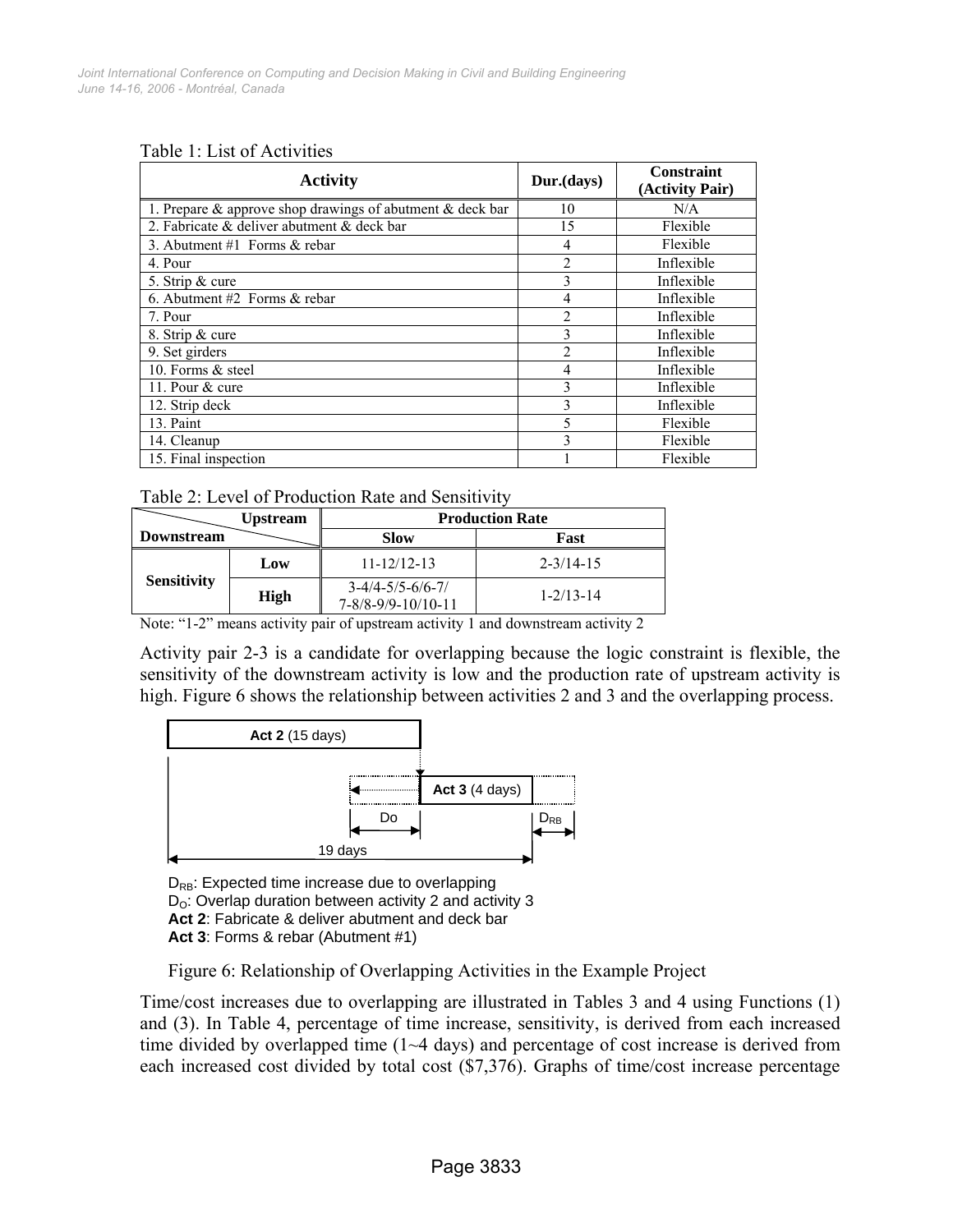

Figure 5: Algorithm for Overlapping Activities

The algorithm shown in Figure 5 begins by defining activity and activity pair characteristics. Activities pairs with flexible constraints and low sensitivity in the downstream activities will be most available for overlapping. Ideally, these pairs will also have fast production in the upstream activity and slow production in the downstream activity. The amount of overlapping will be determined by a cost-time tradeoff that maximizes overlapping while minimizing cost and the potential for rework. The following case study provides one example of how to approach this cost-time tradeoff.

# **CASE STUDY**

## **CASE EXAMPLE**

A pilot case study has been conducted on the construction of a bridge. The bridge consists of two concrete abutments, which are built in sequence due to a limited amount of resources, a steel structure between the abutments and a concrete deck on top of the abutments. Table 1 lists the activities for the bridge that are on the critical path along with their respective durations. Only those activities that were on the critical path were considered for overlapping in this simple example.

As described in the algorithm in Figure 5, the first step is to define the activity characteristics. Table 1 classifies the type of constraint as defined by the logical dependency with the preceding activity. Table 2 classifies the production rate and sensitivity of each activity. Activities in the upper right quadrant (low sensitivity and fast production) will be the best choice for overlapping. While these classifications are not yet formalized in this research study, they are provided to demonstrate the usefulness of the algorithm.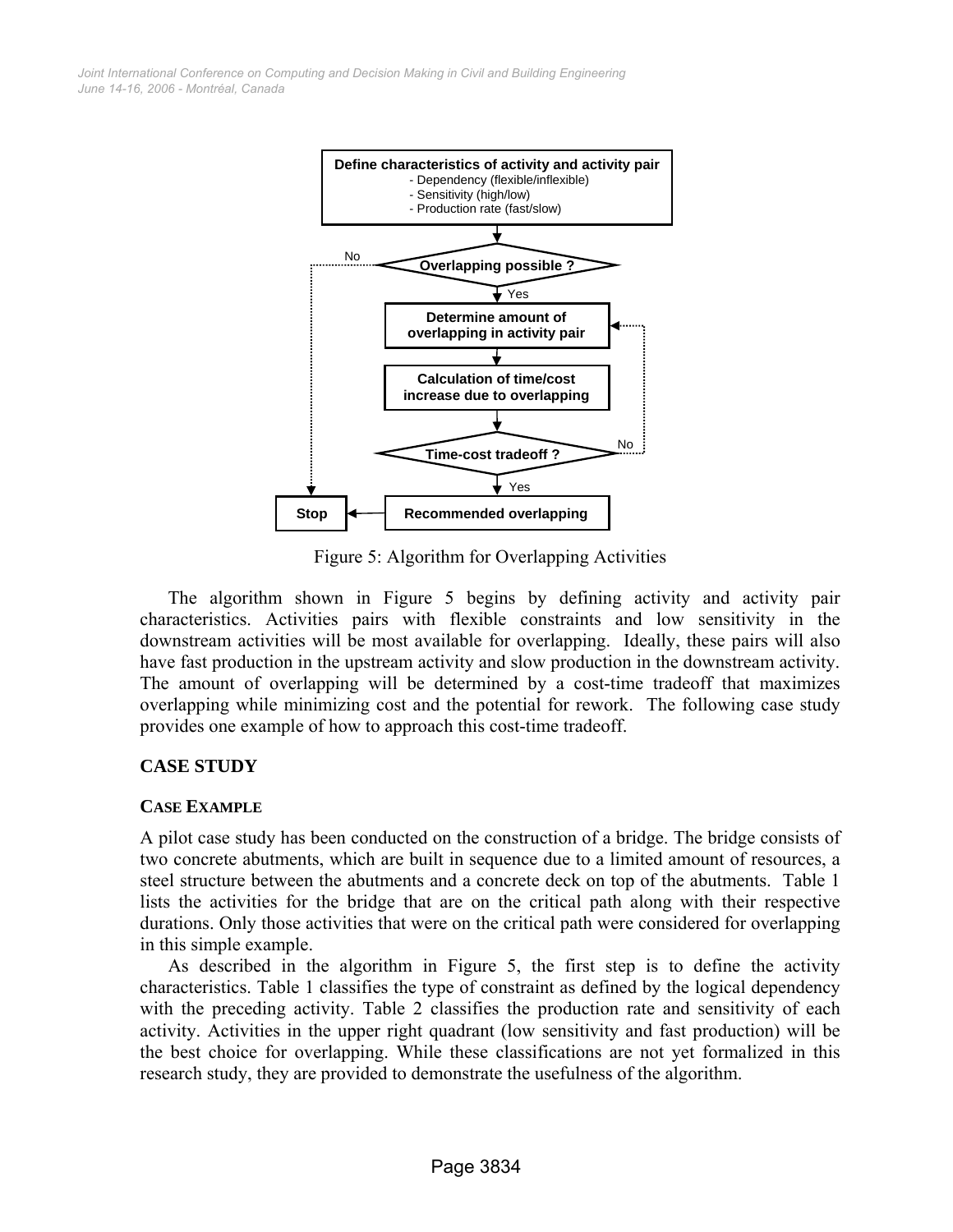A graph of time savings/cost increase due to overlapping is illustrated in Figure 8. From this figure, time-cost tradeoffs can be examined for overlapping durations. From Table 5, if an overlap of 2 days is chosen, a likely reduction of 1.5 days would be realized (time savings  $(\%)=1.5 \text{ days}/19 \text{ days} = 7.9\%$ . From Figure 8, a 7.9% time savings results in an 11% cost increase. Likewise, 3 days overlapping (8.7%) is possible, but there is a cost increase from 11% to 20% for this duration decrease from 7.9% to 8.7%.



Figure 8: Results of Time-Cost Tradeoff

A primary goal of this research is to understand how overlapping activities affects schedule and cost. The algorithm shown here illustrates the time-cost tradeoff for decision makers. It compares the project schedule before and after overlapping. A reasonable overlapped time for the process is 17.5 days, compared to 19 days in the sequential process. With the overlapping approach, the construction time is reduced by 7.9% at additional costs of 11%.

# **CONCLUSIONS AND FUTURE WORK**

This paper presents an algorithm for overlapping construction activities based upon concurrent engineering overlapping techniques for design. The algorithm appears to be feasible as demonstrated on the simple bridge example.

The model has obvious limitations at this point. The model implicitly assumes that the probability of rework is dependent only on the overlap between two consecutive construction activities. Other possible factors influencing the probability of rework should be incorporated in future work.

A formalized approach for assessing these probabilities has not yet been defined. Additionally, the classifications of activity characteristics for logical constraints, production rate and sensitivity have not been formally defined. This research relies on design and construction professionals to develop activity pair characterizations similar to work by Roemer et al. (2000), Krishnan et al. (1997), and Bogus et al. (2005), but these professionals need a formal set of directions to assess these characterization measurements.

The algorithm is a step towards developing a formalized optimization method for overlapping activities. Since the input for the overlapping algorithm is uncertain, the research